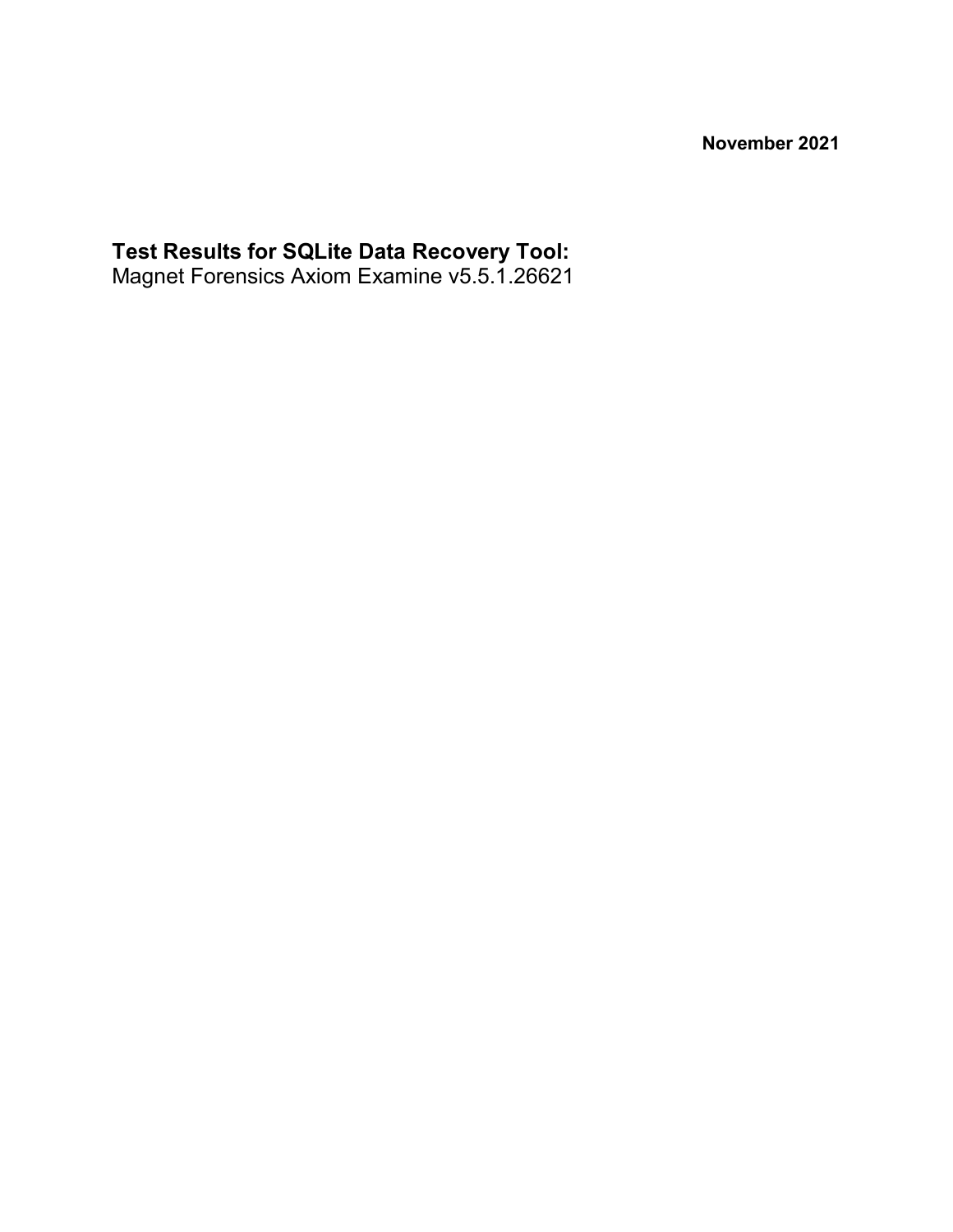#### **Contents**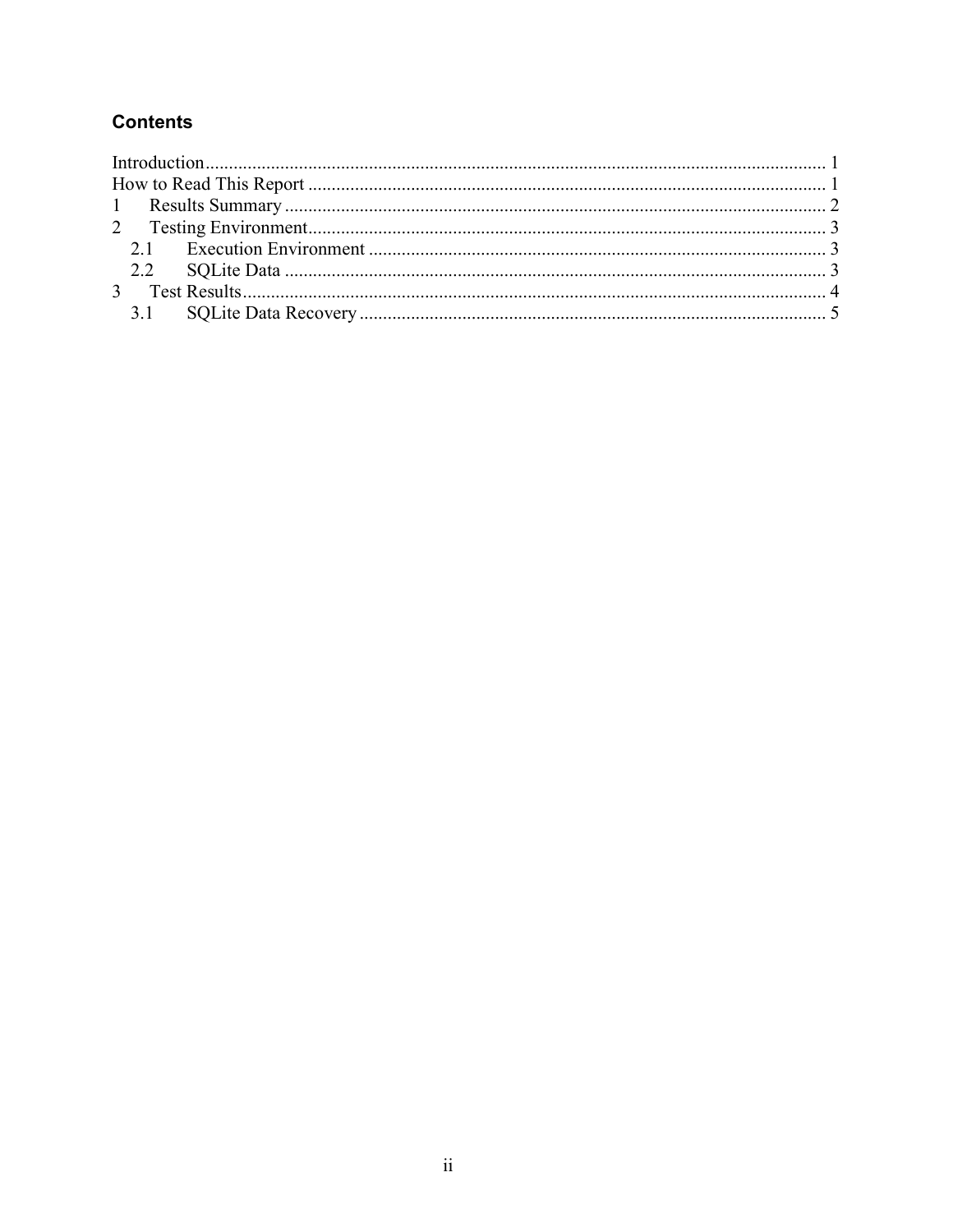# <span id="page-2-0"></span>**Introduction**

The Computer Forensics Tool Testing (CFTT) program is a joint project of the Department of Homeland Security (DHS) Science and Technology Directorate (S&T), the National Institute of Justice, and the National Institute of Standards and Technology (NIST) Special Programs Office and Information Technology Laboratory. CFTT is supported by other organizations, including the Federal Bureau of Investigation, the U.S. Department of Defense's Cyber Crime Center, U.S. Internal Revenue Service's Criminal Investigation Division Electronic Crimes Program, as well as the DHS Bureau of Immigration and Customs Enforcement, U.S. Customs and Border Protection and U.S. Secret Service. The objective of the CFTT program is to provide measurable assurance to practitioners, researchers, and other applicable users that the tools used in computer forensics investigations provide accurate results. Accomplishing this requires the development of specifications and test methods for computer forensics tools and subsequent testing of specific tools against those specifications.

Test results provide the information necessary for developers to improve tools, users to make informed choices, and the legal community and others to understand the tools' capabilities. The CFTT approach to testing computer forensics tools is based on wellrecognized methodologies for conformance and quality testing. Interested parties in the computer forensics community can review and comment on the specifications and test methods posted on the CFTT Website [\(https://www.cftt.nist.gov/\)](https://www.cftt.nist.gov/).

This document reports the results from testing Magnet Forensics Axiom Examine v5.5.1.26621 for SQLite data recovery, including: displaying recovered SQLite database information, and identifying, categorizing and reporting Write-Ahead Log (WAL), Rollback Journal data and sequence WAL journal data.

Test results from other tools can be found on the S&T-sponsored digital forensics webpage, [https://www.dhs.gov/science-and-technology/nist-cftt-reports.](https://www.dhs.gov/science-and-technology/nist-cftt-reports)

## <span id="page-2-1"></span>**How to Read This Report**

This report is divided into four sections. Section 1 identifies and provides a summary of any significant anomalies observed in the test runs. This section is sufficient for most readers to assess the suitability of the tool for the intended use. Section 2 lists testing environment and SQLite data objects used for testing. Section 3 provides an overview of the test case results reported by the tool.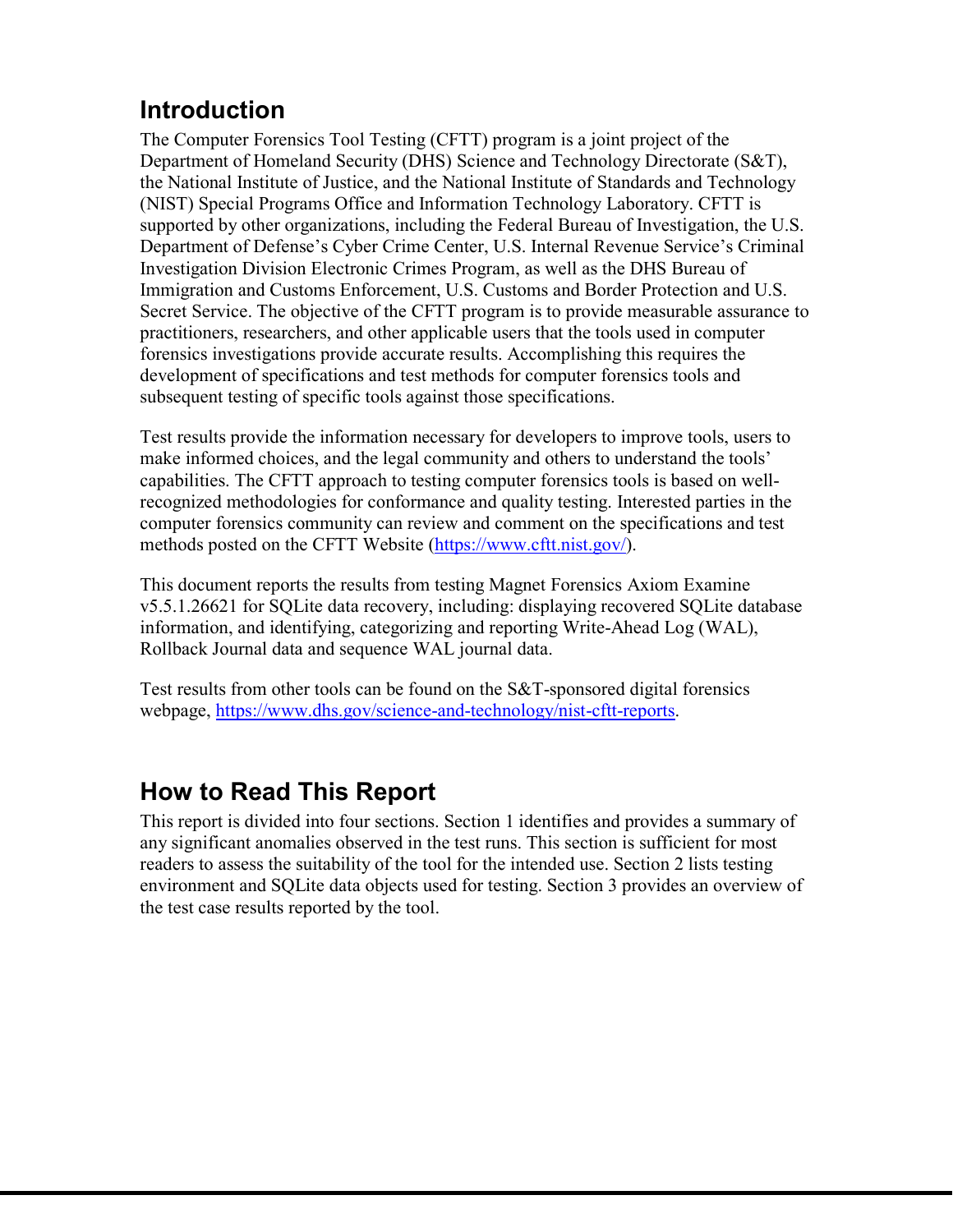# **Test Results for SQLite Data Recovery**

| Tool Tested:      | Axiom Examine                                             |
|-------------------|-----------------------------------------------------------|
| Software Version: | v5.5.1.26621                                              |
| Supplier:         | <b>Magnet Forensics</b>                                   |
| Address:          | 2250 Corporate Park Drive, Suite 130<br>Herndon, VA 20171 |
| Fax:              | 1-844-638-7884                                            |
| WWW:              | magnetforensics.com                                       |

# <span id="page-3-0"></span>**1 Results Summary**

Magnet Forensics Axiom Examine v5.5.1.26621 was tested for its ability to report recovered SQLite database information. Except for the following anomalies, the tool was able to report and recover all supported data objects completely and accurately.

Axiom Examine v5.5.1.26621 is designed exclusively as an SQLite Viewer. Therefore, SQLite header parsing, data recovery, and other tests not supported by the tool are marked as Not Applicable (NA).

<span id="page-3-1"></span>For more test result details see section 2.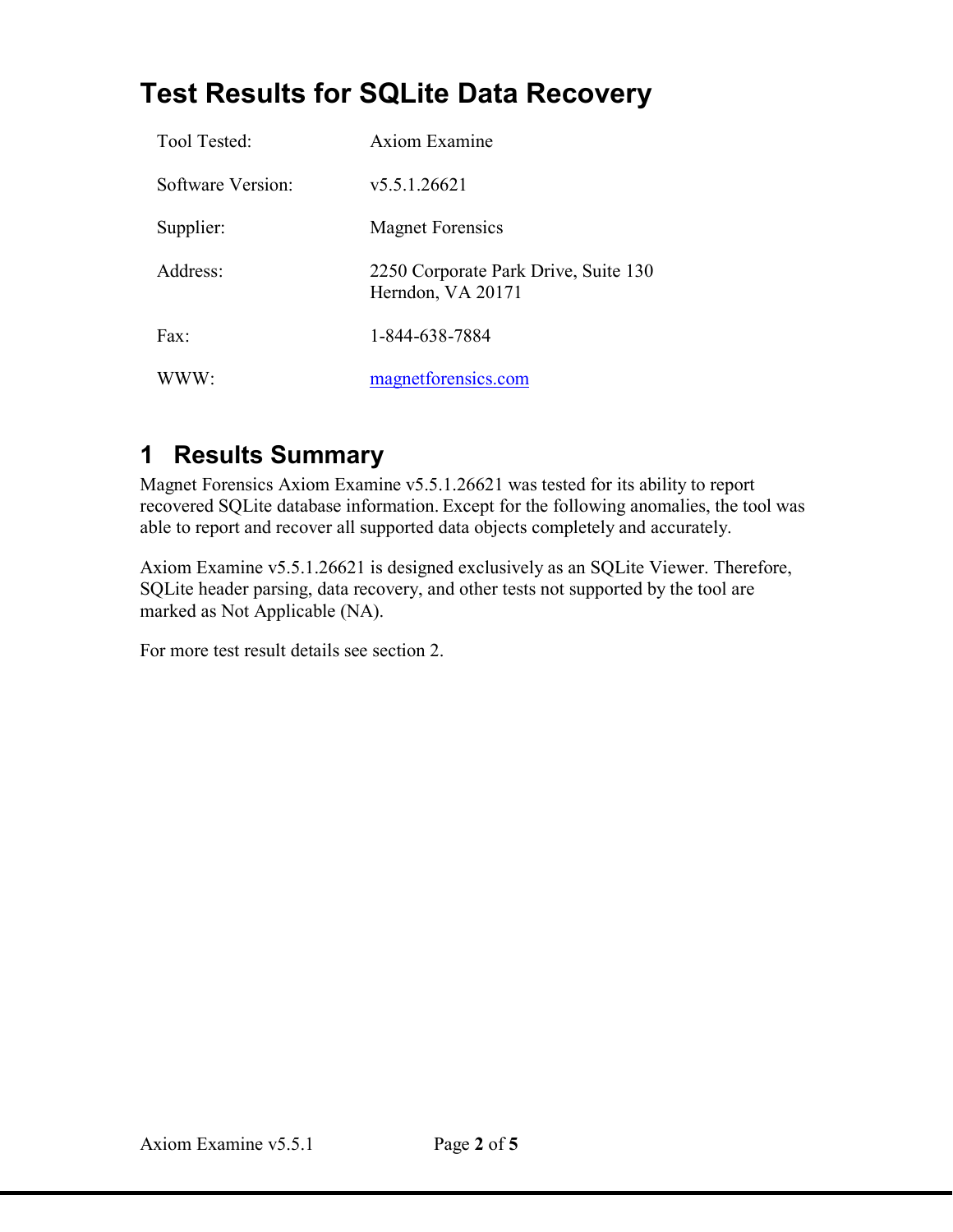## **2 Testing Environment**

The tests were run in the NIST CFTT lab. This section describes the selected test execution environment, and the data objects populated for SQLite data recovery.

### <span id="page-4-0"></span>*2.1 Execution Environment*

Magnet Forensics Examine v5.5.1.26621 was installed on Windows 10 Pro version 10.0.14393.

### <span id="page-4-1"></span>*2.2 SQLite Data*

Magnet Forensics Examine v5.5.1.26621 was measured by its ability to report recovered SQLite database information. SQLite versions 3.19.0 (Android) and 3.32.3 iPhone Operating System (iOS) were used when creating the SQLite databases. These versions are the most current versions running on Android and iOS. Table 2 below defines the SQLite data tested per each test case.

| <b>Test Case</b>                | Data                                         |  |  |  |  |
|---------------------------------|----------------------------------------------|--|--|--|--|
| SQLite Forensic Tool (SFT)-01:  | Page Size (4096, 1024, 8192)                 |  |  |  |  |
| SQLite header parsing           | Journal Mode Information (Write-Ahead Log    |  |  |  |  |
|                                 | (WAL), PERSIST, OFF)                         |  |  |  |  |
|                                 | <b>Number of Pages</b>                       |  |  |  |  |
|                                 | <b>UTF</b> (Unicode Transformation Format)-8 |  |  |  |  |
|                                 | UTF-16 (Little Endian) LE                    |  |  |  |  |
|                                 | UTF-16 (Big Endian) BE                       |  |  |  |  |
| SFT-02: SQLite Schema Reporting | <b>Table Names</b>                           |  |  |  |  |
|                                 | Column Names per Table                       |  |  |  |  |
|                                 | Row Information per Table                    |  |  |  |  |
| SFT-03: SQLite Recoverable Rows | Source filename                              |  |  |  |  |
|                                 | Row Status: Deleted                          |  |  |  |  |
|                                 | Row Status: Modified                         |  |  |  |  |
| SFT-04: SQLite Data Element     | Source filename                              |  |  |  |  |
| Metadata                        | <b>Row Status: Deleted</b>                   |  |  |  |  |
|                                 | Row Status: Modified                         |  |  |  |  |
| SFT-05: SQLite Schema Data      | Primary Key                                  |  |  |  |  |
| Reporting                       | Integer (Int)                                |  |  |  |  |
|                                 | Float                                        |  |  |  |  |
|                                 | Text                                         |  |  |  |  |
|                                 | Binary Large Object (BLOB) (bmp, gif, heic,  |  |  |  |  |
|                                 | jpg, pdf, png, tiff)                         |  |  |  |  |
|                                 | <b>Boolean</b>                               |  |  |  |  |
| SFT-06: Recovered Row Metadata  | Source Filename                              |  |  |  |  |
|                                 | <b>Row Status: Deleted</b>                   |  |  |  |  |
|                                 | Row Status: Modified                         |  |  |  |  |
| SFT-07: SQLite Recovered Data   | File Offset, length                          |  |  |  |  |
| Information                     | Table name associated with Row               |  |  |  |  |

**Table 1: SQLite Data Objects**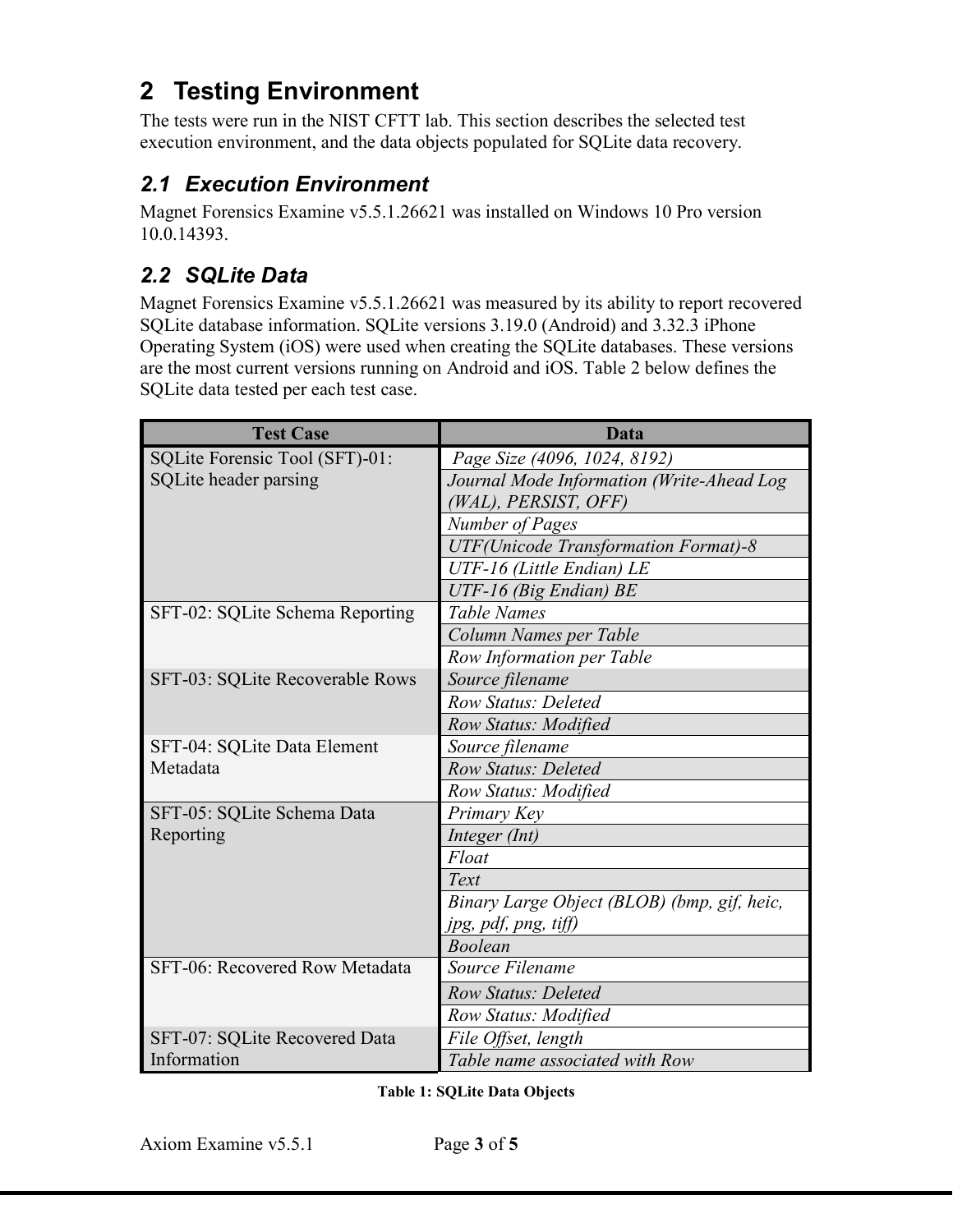## <span id="page-5-0"></span>**3 Test Results**

This section provides the test case results reported by the tool. Section 3.1 identifies the PRAGMA journal mode (i.e., WAL, PERSIST, OFF), test cases, and associated data checked within individual test cases.

Magnet Forensics Axiom Examine v5.5.1.26621 was tested for its ability to report recovered SQLite database information.

The *Test Cases* column in section 3.1 is comprised of two sub-columns that define a particular test category, and individual sub-categories that are verified when testing. The results are as follows:

*As Expected*: the SQLite data recovery tool returned expected test results.

*Partial*: the SQLite data recovery tool returned some of the data.

*Not As Expected*: the SQLite data recovery tool failed to return expected test results.

*Not Applicable (NA):* the tool does not provide support, or the test assertion is optional.